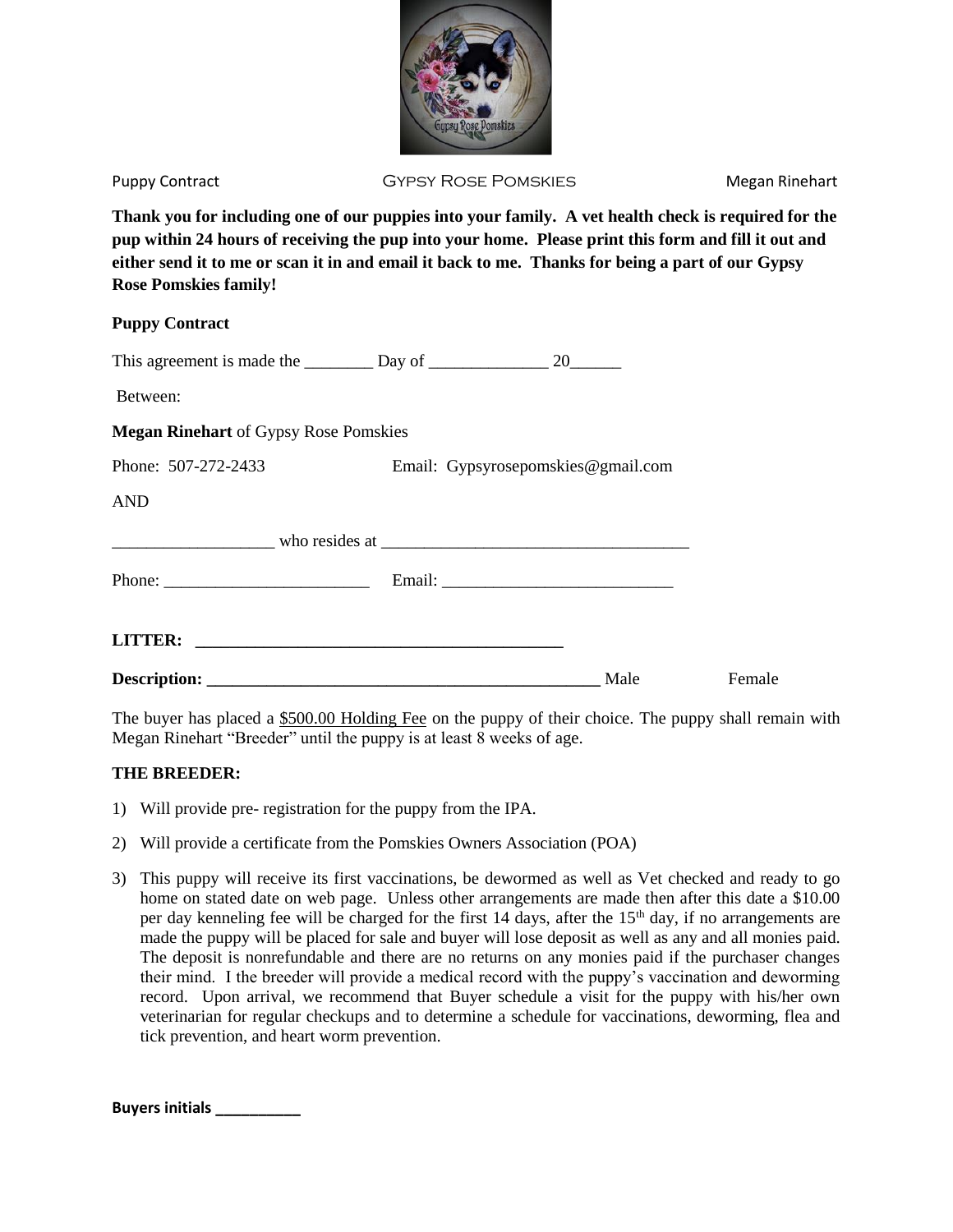- 4) Gypsy Rose Pomskies guarantees this Pomsky to be of sound health and temperament at the time of this sale. The breeder guarantees the puppy to be free of any hereditary defects to the best of her knowledge that are fatal/life threatening until 1 year old. Parent DNA will always be able to be provided upon request. \*At times we will DNA puppies to ensure that we are producing healthy and happy offspring that are going to only benefit the Pomsky breed as a whole. Do not hesitate to ask and see if your puppy's DNA has already been done $\odot$ .
- 5) A health record of first shots and 2 week scheduled deworming will be provided by Gypsy Rose Pomskies. The Buyer agrees to take this dog to a licensed veterinarian of their choice within the first 24 hours for a physical examination. If the puppy was shipped it may experience loose bowels and vomiting due to stress. Any and all tests performed will be at the owner's expense. Should your puppy be determined to have a life-threatening illness within the 24 hour window or a genetic defect, the owner must notify breeder within 24 hours by both email and phone. The veterinarian's information and all records must be provided to the breeder. If the puppy dies, an autopsy must be performed to confirm reason of death. If it is found to be the breeder's responsibility by our vet and yours then the puppy will be fully replaced or refunded the amount of the purchase of the puppy. At no time is Gypsy Rose Pomskies liable for any tests or vet bills incurred by you at any time.
- 6) The breeder cannot ever guarantee the exact coloring, markings, sizes or breeding ability (if approved) of any pup because Pomskies are like unicorns- their coat and eye color will continue to change into adulthood.

## **THE BUYER:**

- 1) The Buyer agrees to provide a life-long commitment, comfortable environment, prompt medical attention, proper grooming and responsible care. This includes keeping this puppy/dog parasite free and up to date with inoculations, proper nutrition, which consists of a good quality feed given at regular intervals, and fresh water available at all times. The Buyer promises to provide a safe environment for the dog, and never allow the dog to roam freely without proper fencing or supervision. The seller strongly recommends that the puppy/dog be micro-chipped in order to facilitate his return if lost or stolen.
- 2) The Buyer agree not to use this animal for breeding and agree to have it spayed/neutered at the age recommended by their veterinarian (usually 6 months to 1 year of age).

This Pomsky puppy is being sold as a Pet and must be spayed/neutered. I agree to have the puppy altered no later than 1 year by a licensed veterinarian of my choosing. **The adopter/buyer agrees to assume full responsibility and compliance with this agreement.** A person who violates this is subject to civil penalty. I acknowledge that I am responsible for all costs associated with either the spay or neuter of my puppy and that Gypsy Rose Pomskies bears no obligation for these costs.

3) Parasites are common in puppies. We make every effort to keep our puppies' parasite free prophylactically with a medication/treatment designed and used to prevent infection from occurring, for example, a regular deworming schedule. Unfortunately, we cannot guarantee that no intestinal tract infection/parasites exist since puppies can easily infect themselves. The good news is that all intestinal tract infection/parasites can be treated with the assistance of your vet. As puppies grow to maturity, heartworm is another disease progress that can be prevented. **Please, discuss routine flea/tick/heartworm/parasite prevention care with your vet.**

Buyers initials \_\_\_\_\_\_\_\_\_\_\_